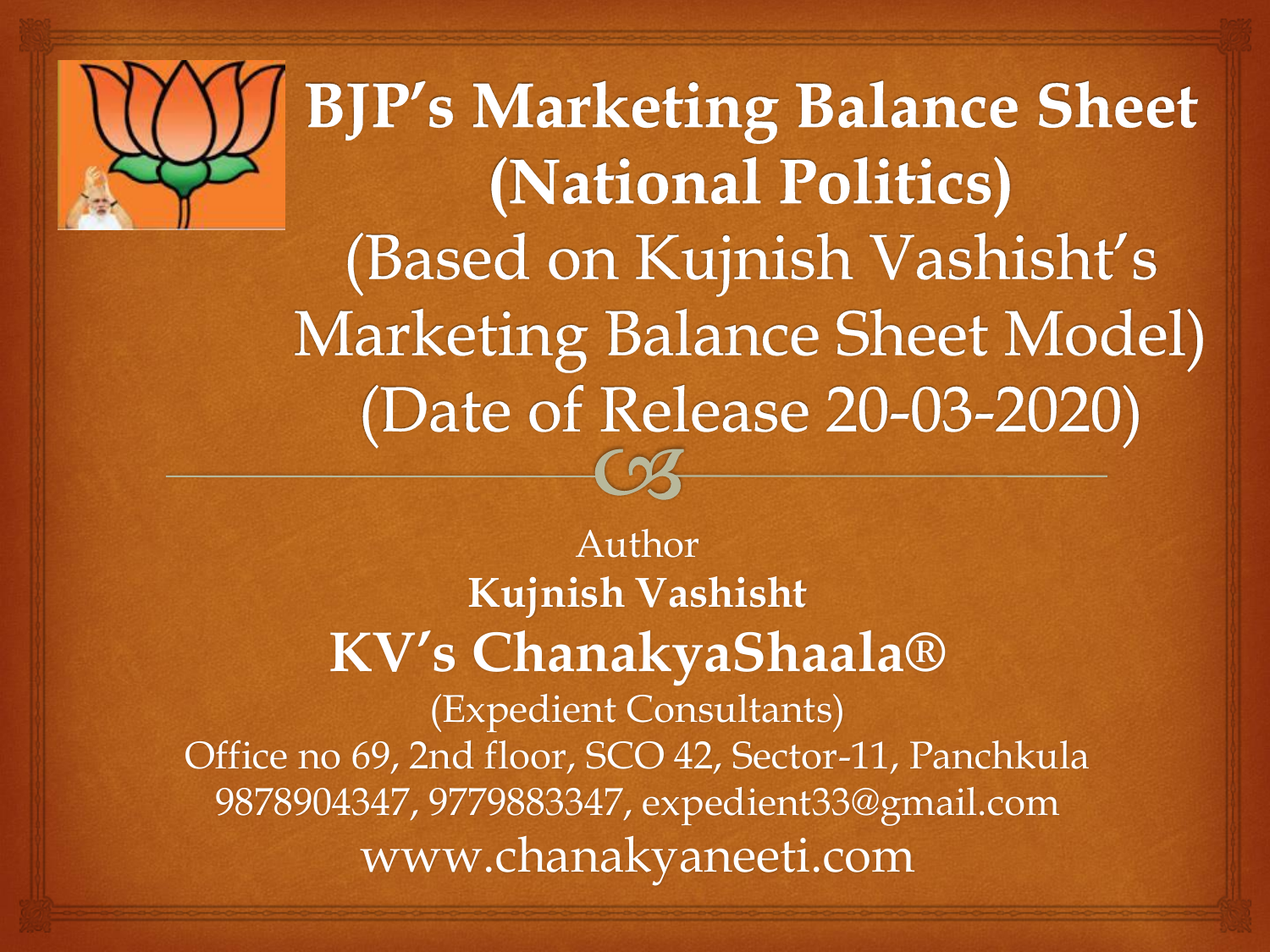### Introduction

 $C<sub>3</sub>$ 

Bharatiya Janata Party (BJP) is not only India's, but also World's largest Political Party. This document describes Marketing Balance Sheet of BJP (Mini Version, National Politics), and is based on Kujnish Vashisht's Marketing Balance Sheet Model.

Highest weightage among Key Marketing Parameters has been allocated to Differentiation Quotient. BJP is into 6<sup>th</sup> year of Power (Lok Sabha), and the key to fighting antiincumbency for next elections lies in introducing fresh and meaningful differentiators in its marketing plan. This has been explained later in this document.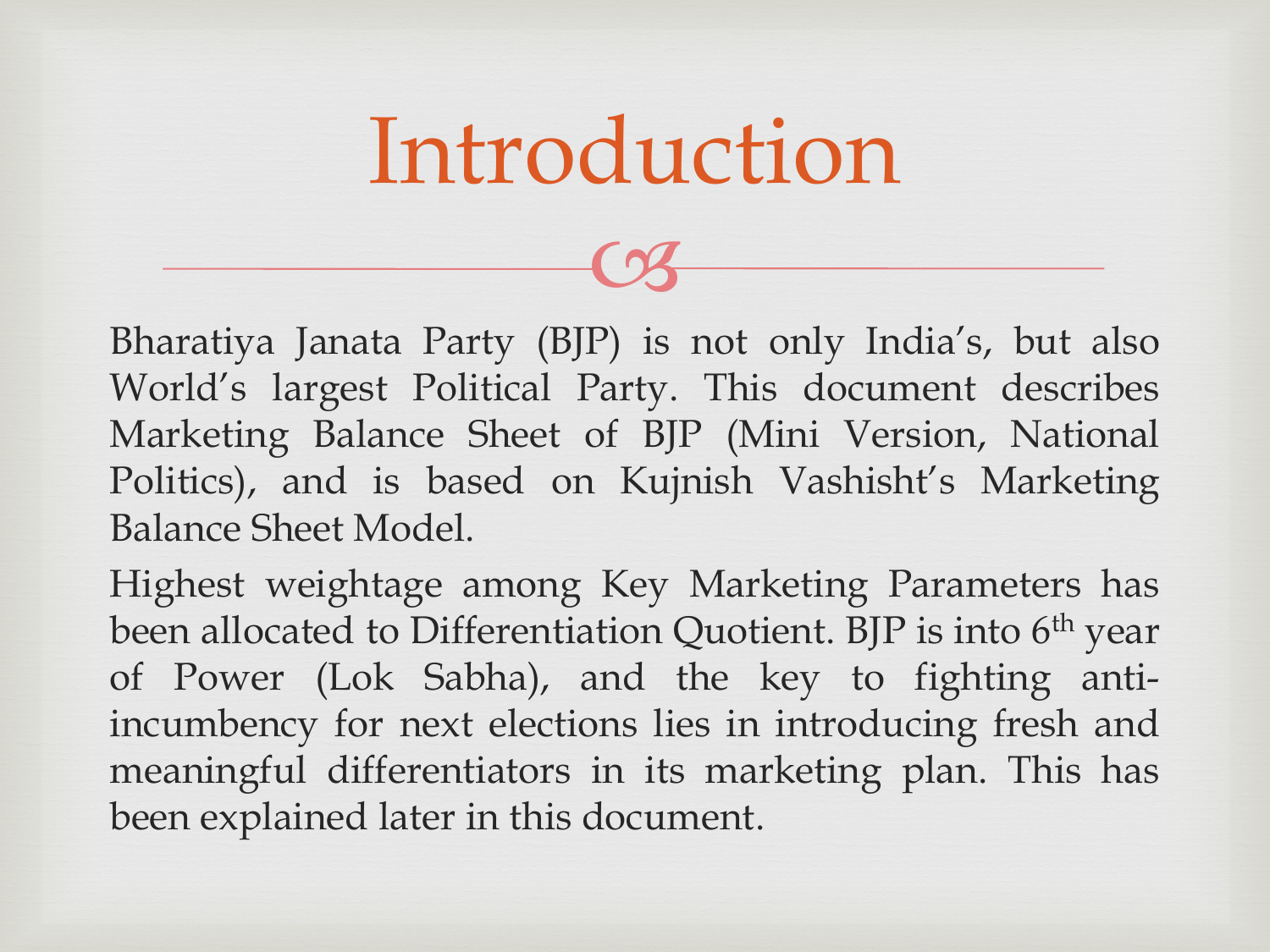# $C<sub>3</sub>$ Defining the Product

BJP ,a Political Party is one of the two major Political Parties of India, and is the party in Power since May 2014. In Marketing Terms, it's a proven Product with high Brand Preference, Loyal Voters, Intensive distribution network (strong party cadres), effective promotion strategy, unique differentiators and well defined Positioning Strategy. People managing the party have credible management/leadership skills. BJP has Positioned itself as "the Right Wing Party with a Strong and Charismatic Leader who has improved India's image Worldwide, and there is no alternative to that Leader (at present) in India".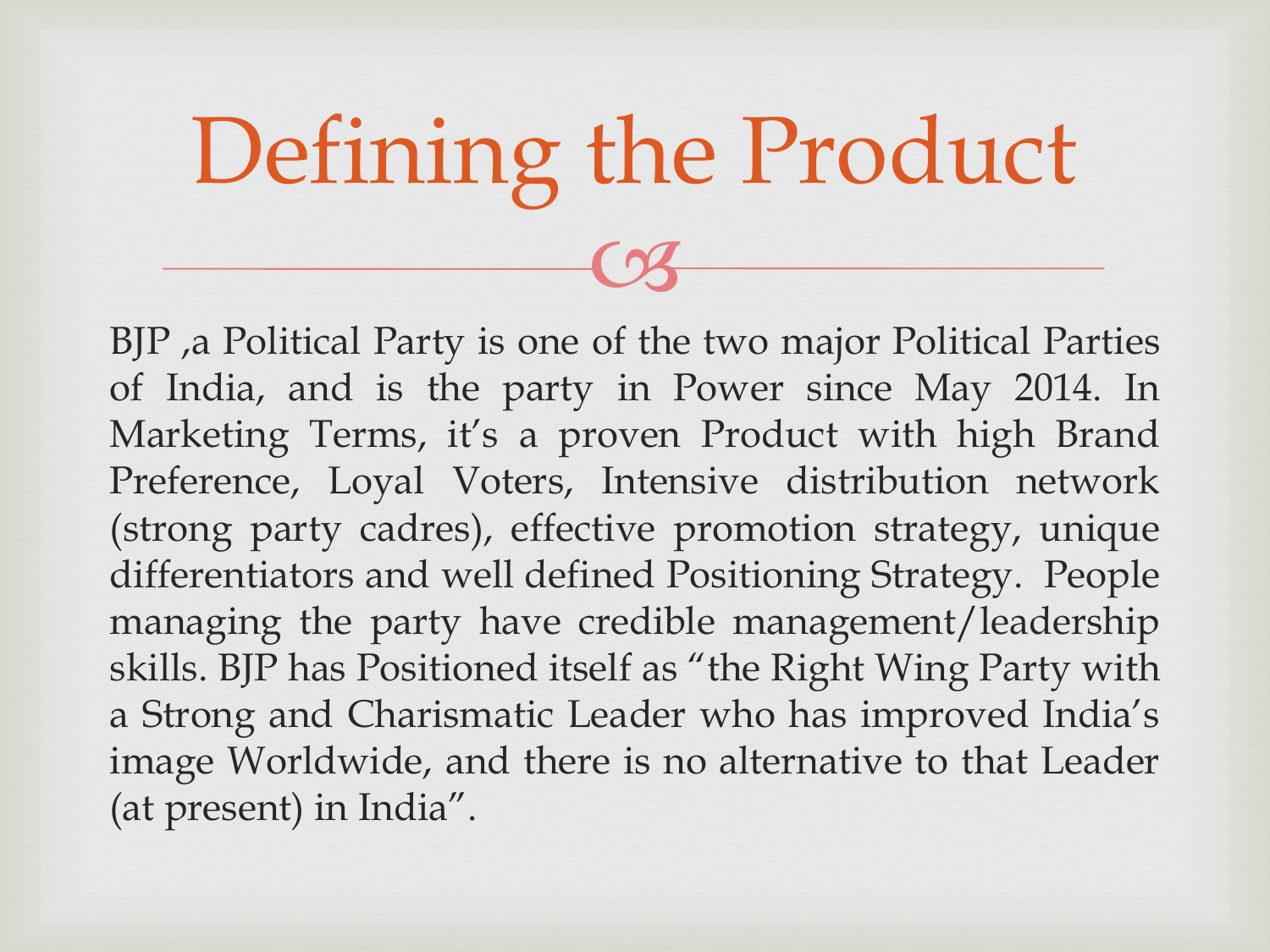CS Key Marketing Parameters for Evaluating BJP

of the Product in People's mind as well as to the Party itself

- of the Supreme Leader
- Relevance of Product Parameters in Voter's mind
- of the supreme leader within the Party
- Differentiation Quotient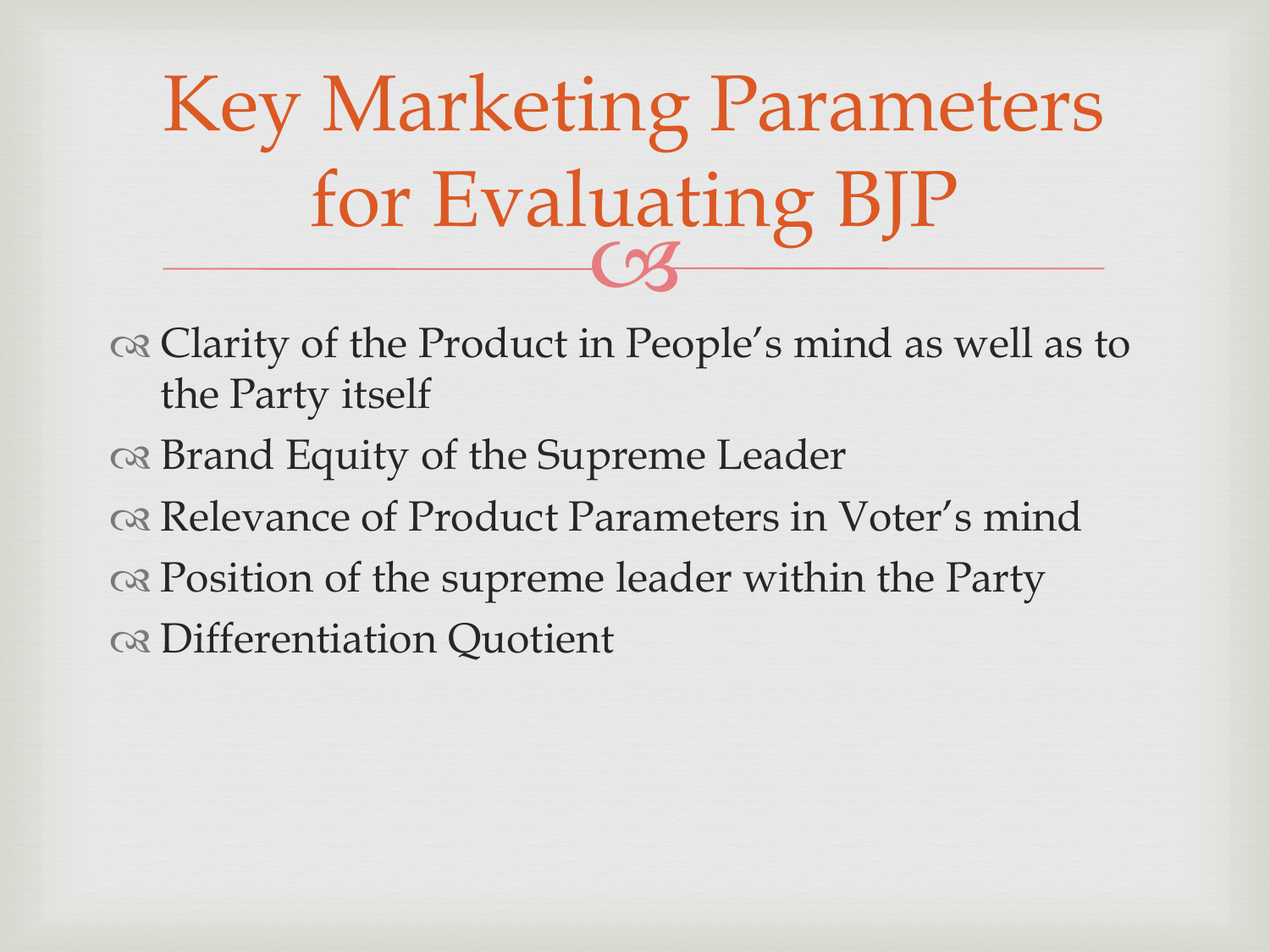Weightage of Various Marketing Parameters applicable in this Marketing Balance Sheet

Individual Weightages out of 100

 $C<sub>3</sub>$ 

- Clarity of the Product in People's mind as well as to the Party itself (10)
- Brand Equity of the Supreme Leader (20)
- Relevance of Product Parameters in Voter's mind (20)
- $\therefore$  Position of the supreme leader within the Party (10)
- $\triangleq$  Differentiation Quotient (40)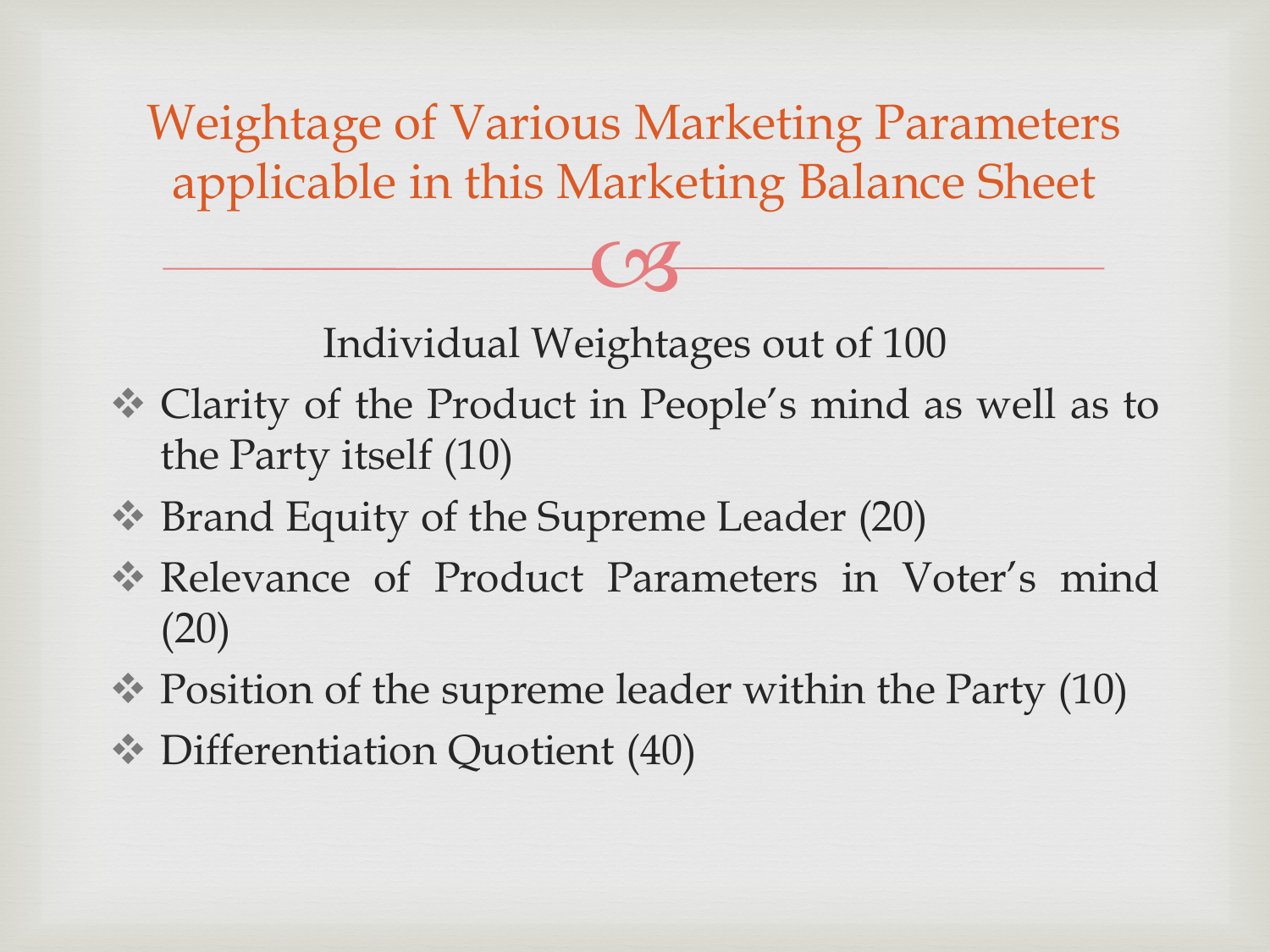$C<sub>3</sub>$ Score on "Clarity of Product in People's mind and to the Party's itself"

As stated earlier in this document, BJP has positioned itself as "the Right Wing Party with a Strong and Charismatic Leader who has improved India's image Worldwide, and there is no alternative to that Leader (at present) in India". BJP scores a **high 9 out of 10** on this parameter and it goes to the assets side of Marketing Balance Sheet.

There are two aspects in the above mentioned statement. First is "Right Wing". Present day BJP is absolutely clear about its ideology and its Marketing strategy incorporates this ideology with absolute certainty and direction. This assures its Vote Bank and creates a strong Position in their mind. Thus, both people and party are on the same page when it comes to clarity of product. This leaves negligible chance for Positioning error. … Contd…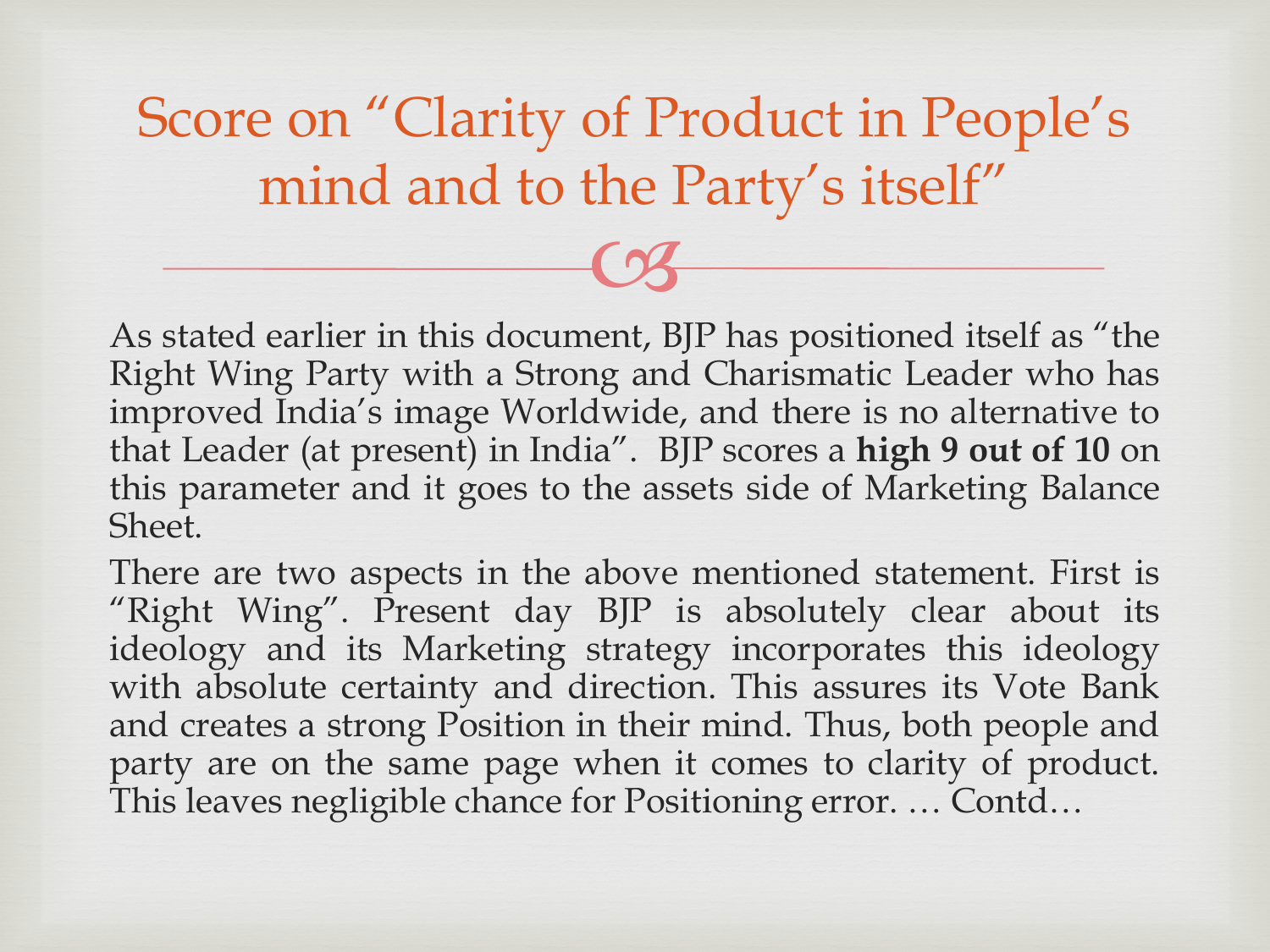Contd…

BJP has learnt well from its mistakes on this parameter. Previous leadership of BJP tried experimenting with "Right Wing" ideology and paid a price for that. Party Patriarch Sh. L.K Advani tried to reposition his image in 2005 when he visited Jinnah's Mausoleum in Karachi, and made a few statements which didn't gel with the Right wing Ideology. This left the vote bank of BJP Confused and in Marketing terms, we call it Positioning Error. Current day leadership of BJP is absolutely clear on the "Right Wing" ideology, and practices this ideology by remaining within the realms of Constitution of India. …. Contd..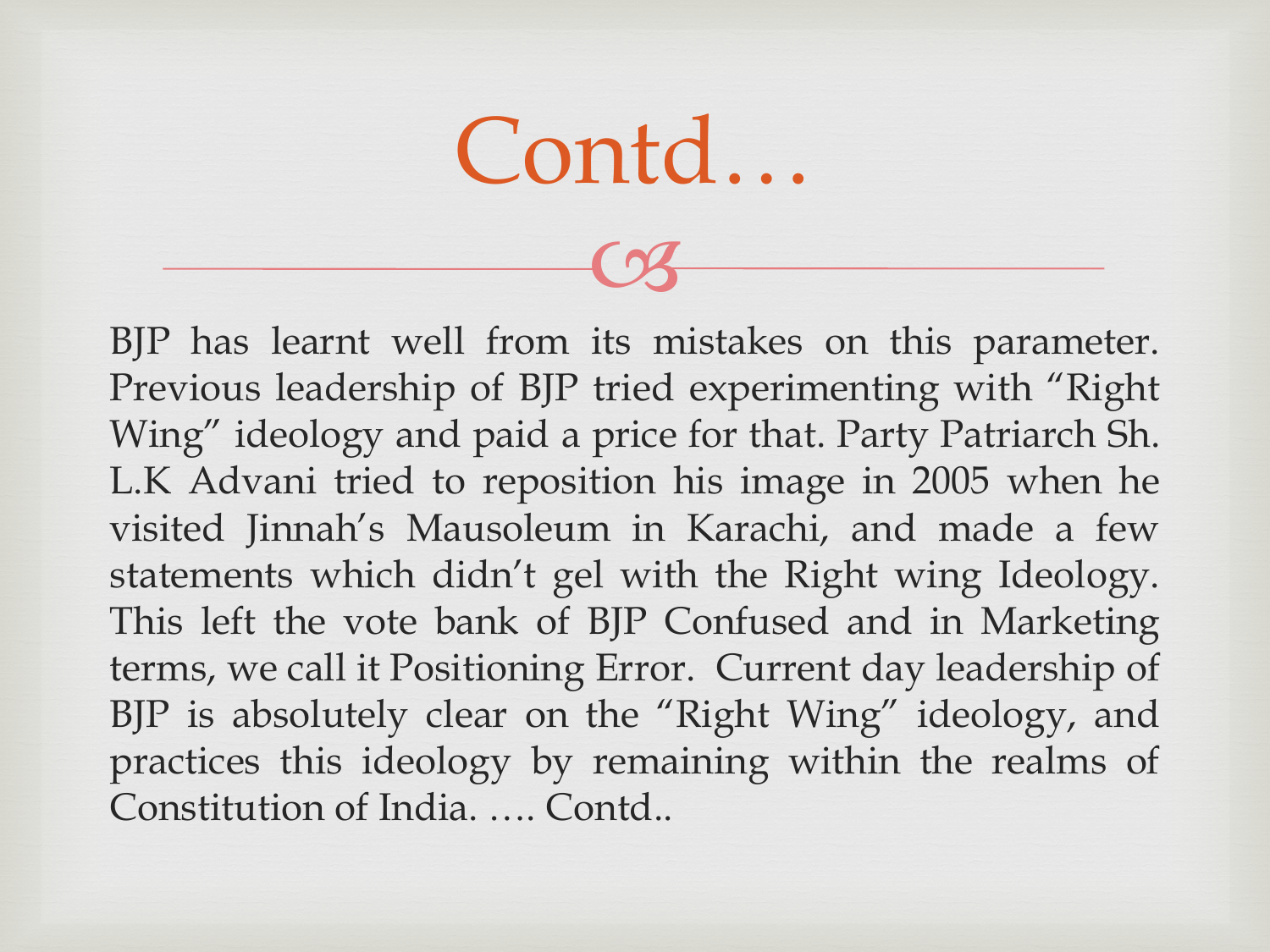$C<sub>3</sub>$ 

The second aspect in BJP's Product Definition/Positioning Strategy is "a Strong and Charismatic Leader who has improved India's image Worldwide, and there is no alternative to that Leader (at present) in India". In Mr Modi, BJP has a leader who the Country loves. Even his detractors speak highly of this capabilities, though they oppose him in public because of Political compulsions. If we keep aside Mr Modi from BJP's positioning strategy, this score of 9 out of 10 may drop to near 5. BJP knows this well, and that's why they fight even the State Elections under Mr Modi's banner. There are many negatives of this when it comes to State Elections, and when I present BJP's State specific Marketing Balance Sheets, I'll evaluate these negatives.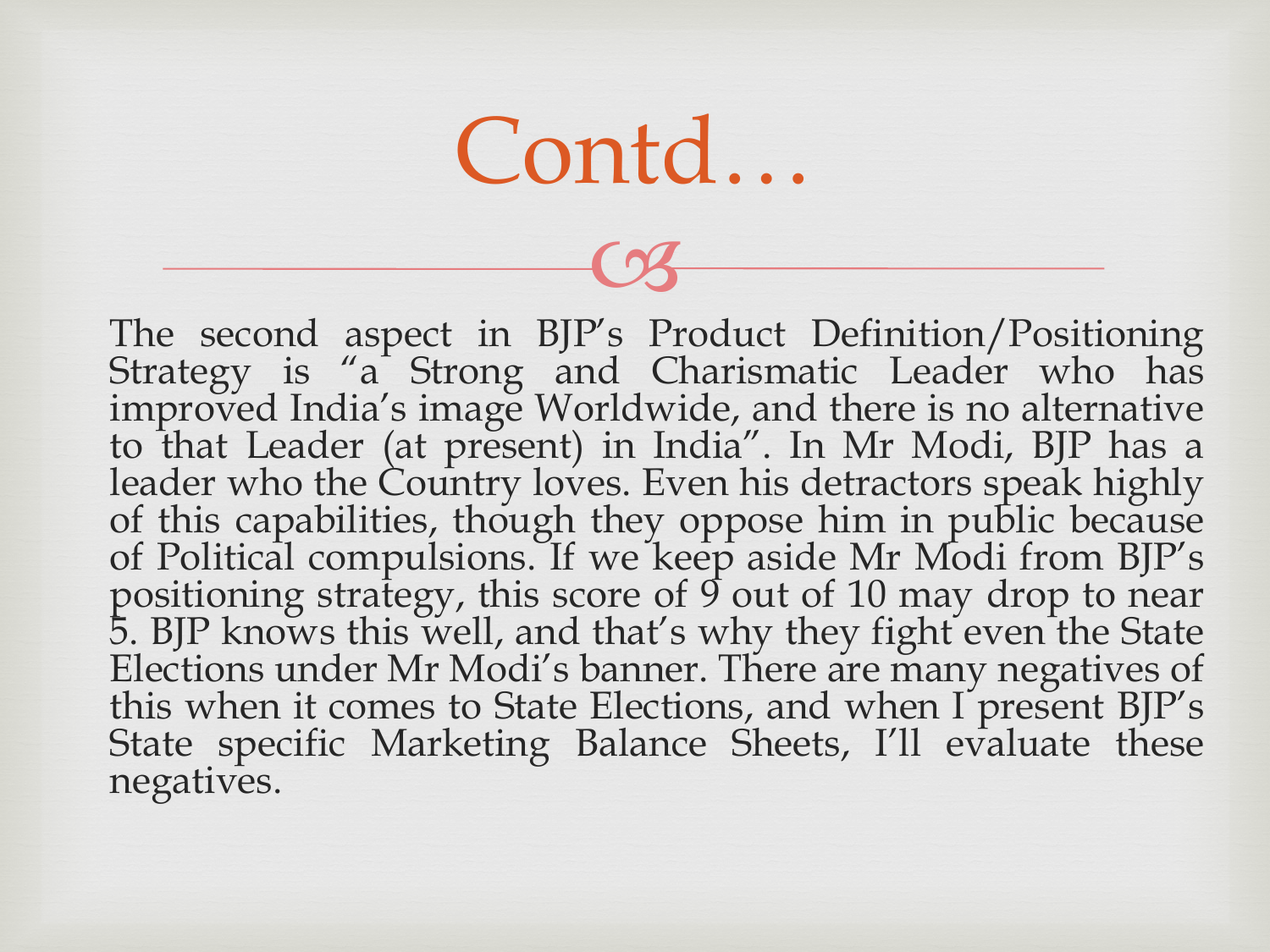$\overline{\text{C3}}$ Score on "Brand Equity of the Supreme Leader"

Following parameters were used to measure Mr Narendra Modi's Brand Equity:

- a) Brand Awareness
- b) Preference Metrics
- **Conversion Metrics**
- d) Competition Metrics
- e) Future Potential Metrics

Brand Equity was allocated a total weightage of 20 out of 100, and 4 points each were allocated to the above 5 parameters. BJP scores a high 19.05 on this Marketing Parameter, and this score goes towards Assets side of the Marketing Balance Sheet. It has been explained in next few slides…. Contd…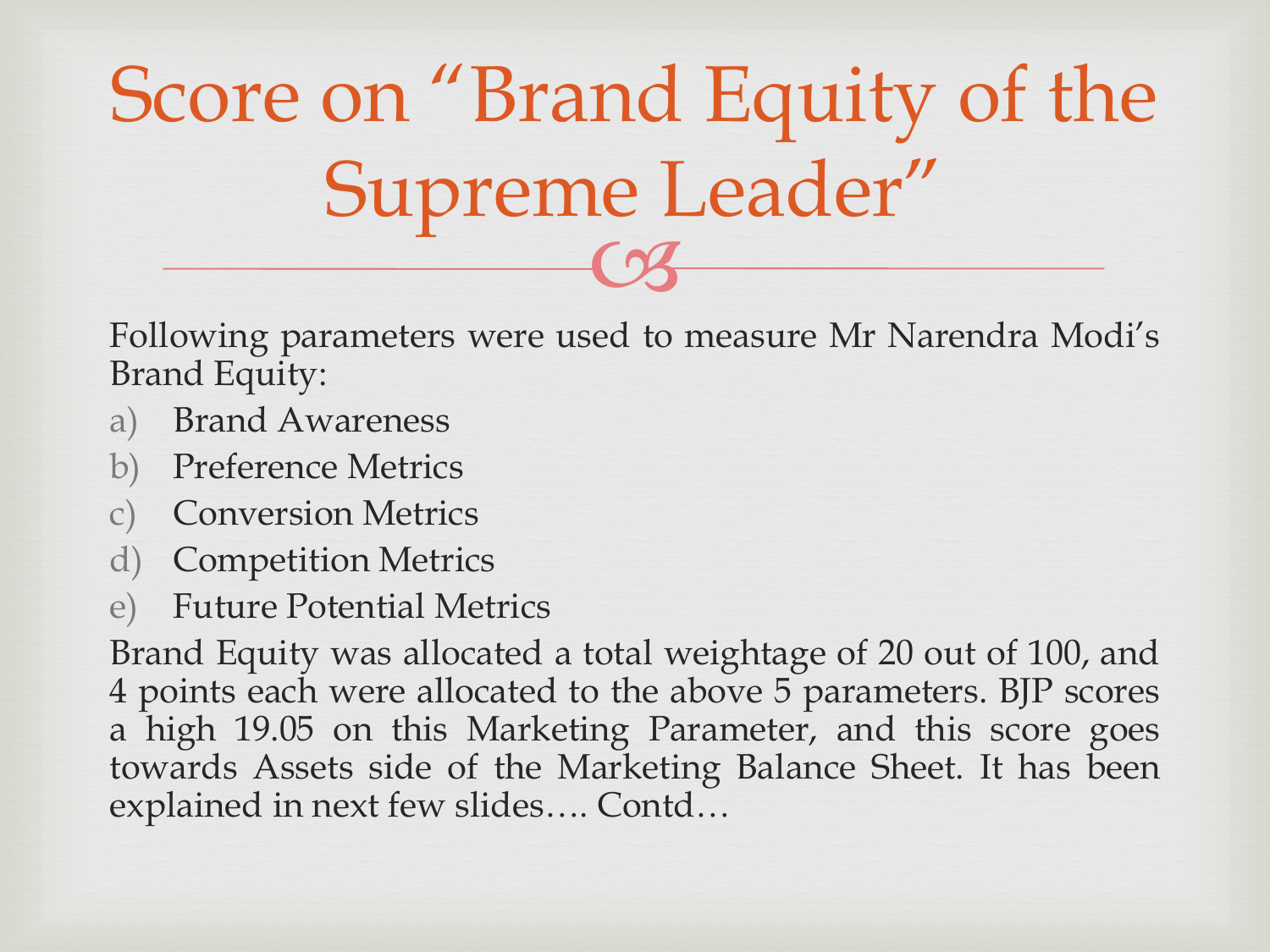$C<sub>3</sub>$ 

- a) Brand Awareness: In-depth scanning of Secondary Data (Newspapers, Electronic media reports …) suggests that Brand Modi enjoys high levels of awareness in almost every nook and corner of the Country (with a few negligible exceptions). Brand Modi gets a high 3.95 out of 4 on this parameter.
- b) Preference Metrics: Main parameters considered for evaluation were the extent to which voters feel impacted by Mr Modi's Personality /Speeches/ Actions, extent and degree of reaction of People on Social Media (for or against) related to Mr Modi, Ability of Mr Modi to evoke People's response and action through his Statements/Appeals. Brand Modi gets 3.8 out of 4 on this parameter … Contd,,,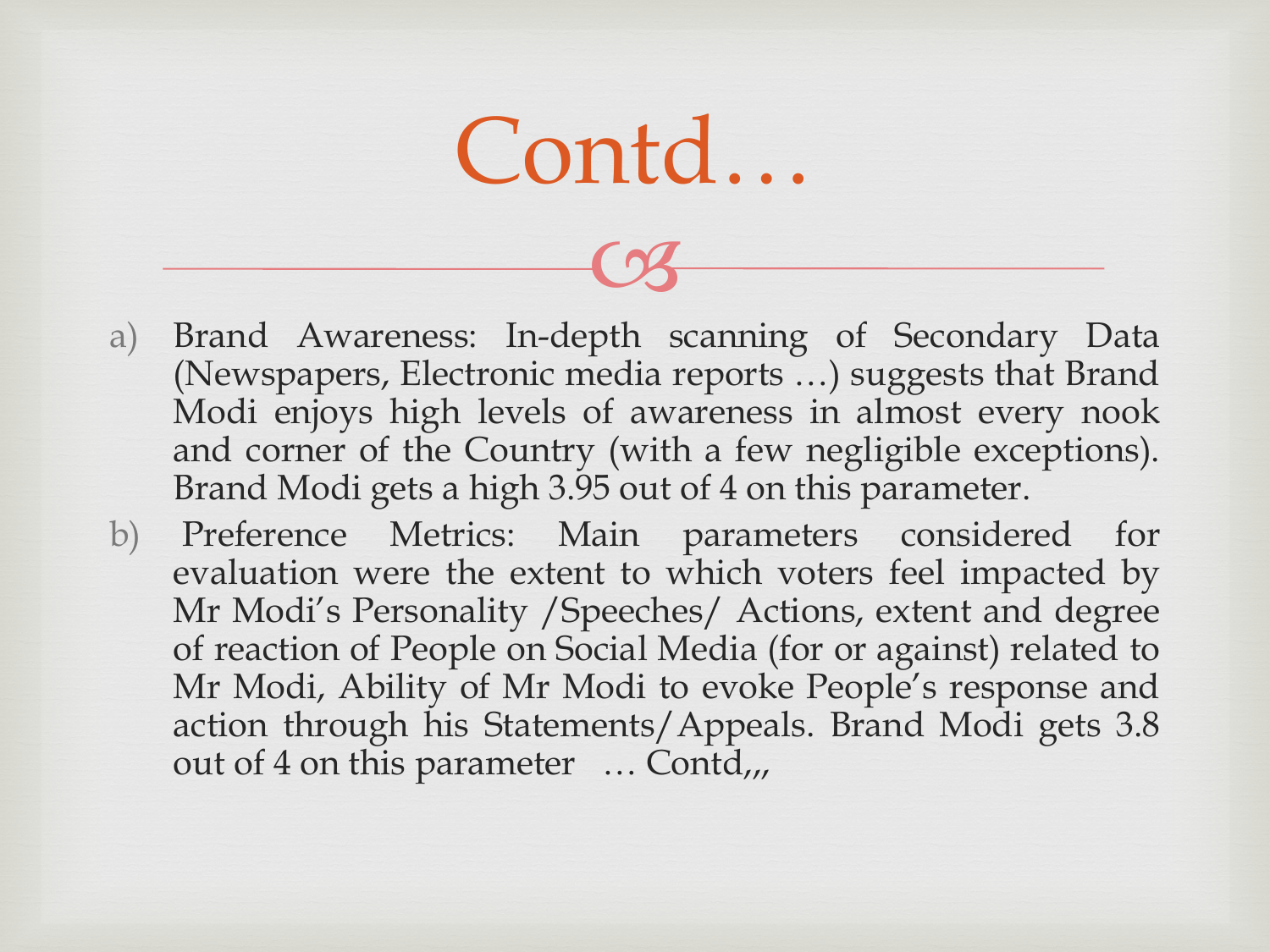Contd…

c) Conversion Metrics: This parameter deals with how the feelings about Brand Modi are converted into Votes. This includes Votes both for and against BJP. This also includes how strong feelings against Modi prompt BJP's voters to go out and vote for him. Brand Modi gets 3.5 out of 4 on this. Deduction of 0.5 is on account of reduced Conversion Metrics in State Elections as compared to National Elections.

d) Competition Metrics: This parameter deals with comparative aspects of Brand Equity of supreme leader of BJP with Supreme Leaders of other major Political Parties. Brand Modi scores a perfect 4 on this aspect. At present, Brand Modi is beyond comparison on this aspect…. Contd…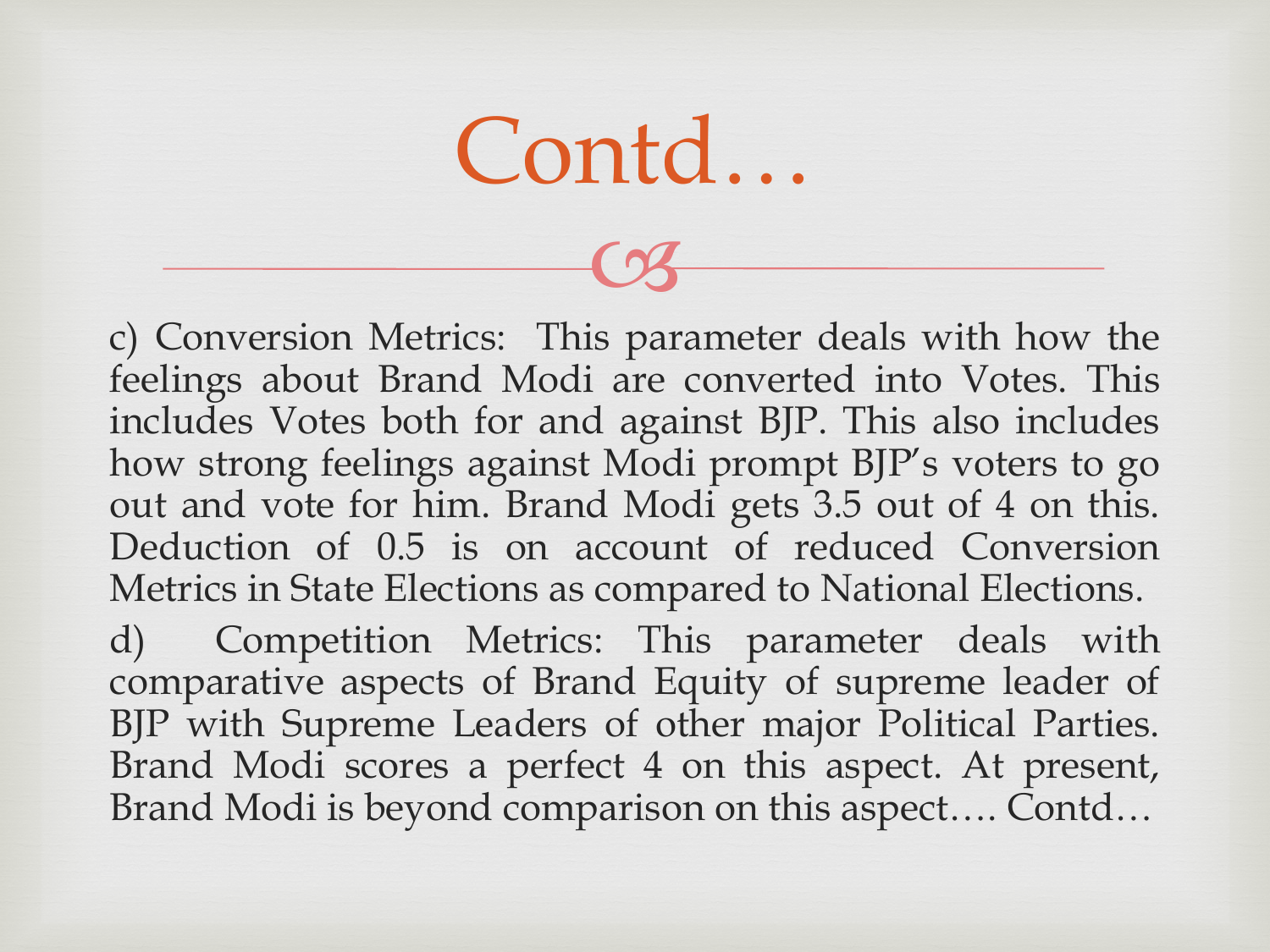$C<sub>3</sub>$ 

e) Future Potential Metrics: This deals with future projections of Brand Equity of Brand Modi (Next 5 years). We are living in an era where even a single day or event can tumble Brand Equities of Strongest of Leaders. If we leave this aspect aside, Brand Modi scores 3.8 on future Potential Metrics (Considering his present day personality, his hold over his party, his popularity among his followers, his communication skills, his leadership skills and his age). Thus, overall, BJP Scores **19.05 out of 20** on this parameter, and it goes towards the Assets side of Marketing Balance **Sheet**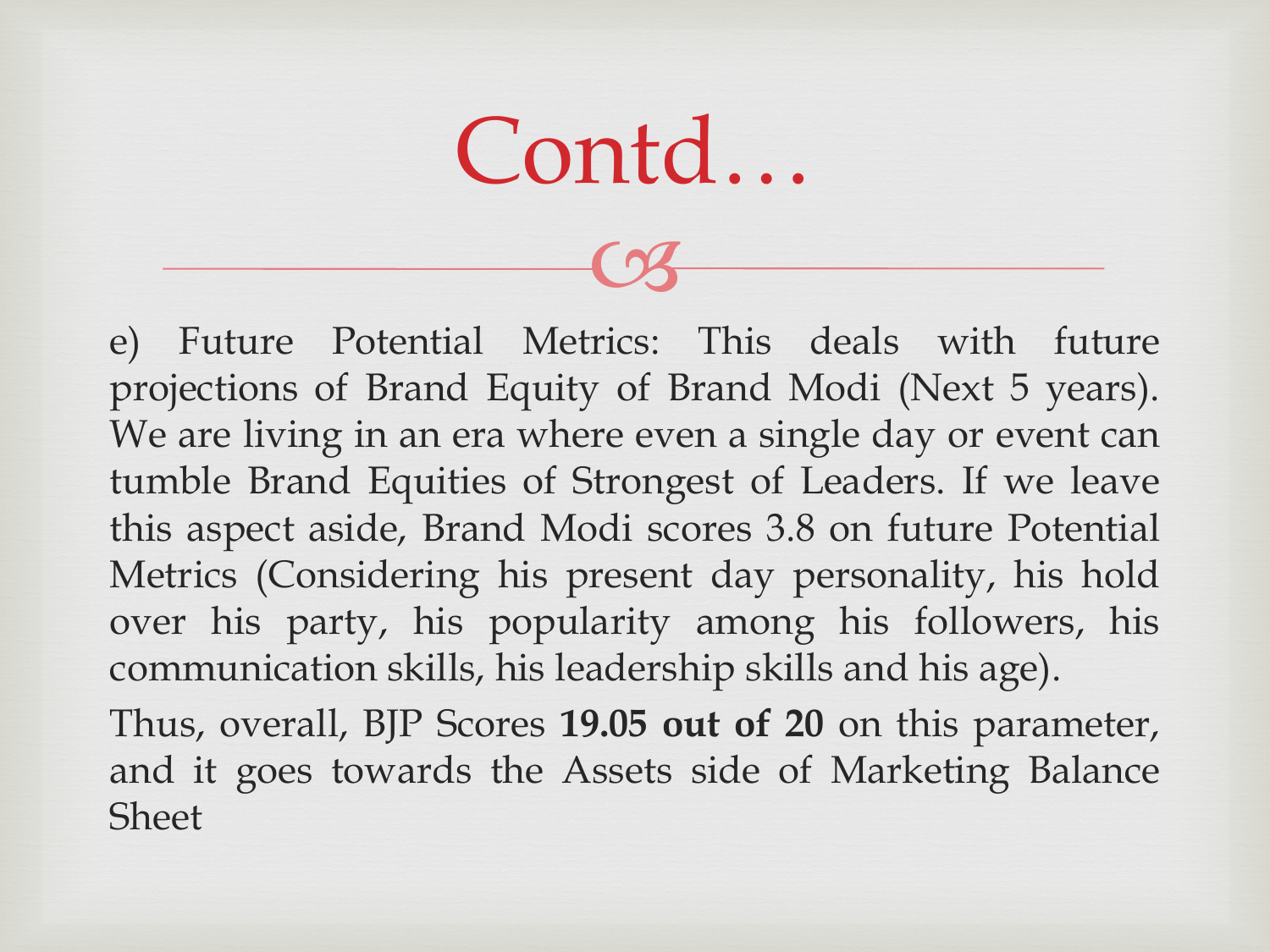$C<sub>3</sub>$ Score on "Relevance of Product Parameters in Voter's mind"

Main Product Parameters of BJP are Hindu Pride, Nationalism and Development. They have been allocated individual scores of 4, 8 and 8 based on relevance of these parameters in People's minds. Following are the details: a) Hindu Pride: BJP Scores 3.5 out of 4 on this. This score was allocated after considering BJP's perceived performance on Ram Mandir, various other issues related to Hinduism, stand of opposition parties on Hinduism. When it comes to Hindu Pride, no other party is seen as an alternative. Half point was cut on account of the amount/percentage of its

Voters who otherwise support BJP's stand on other parameters, but don't agree with its stand on Hindu Pride. Contd…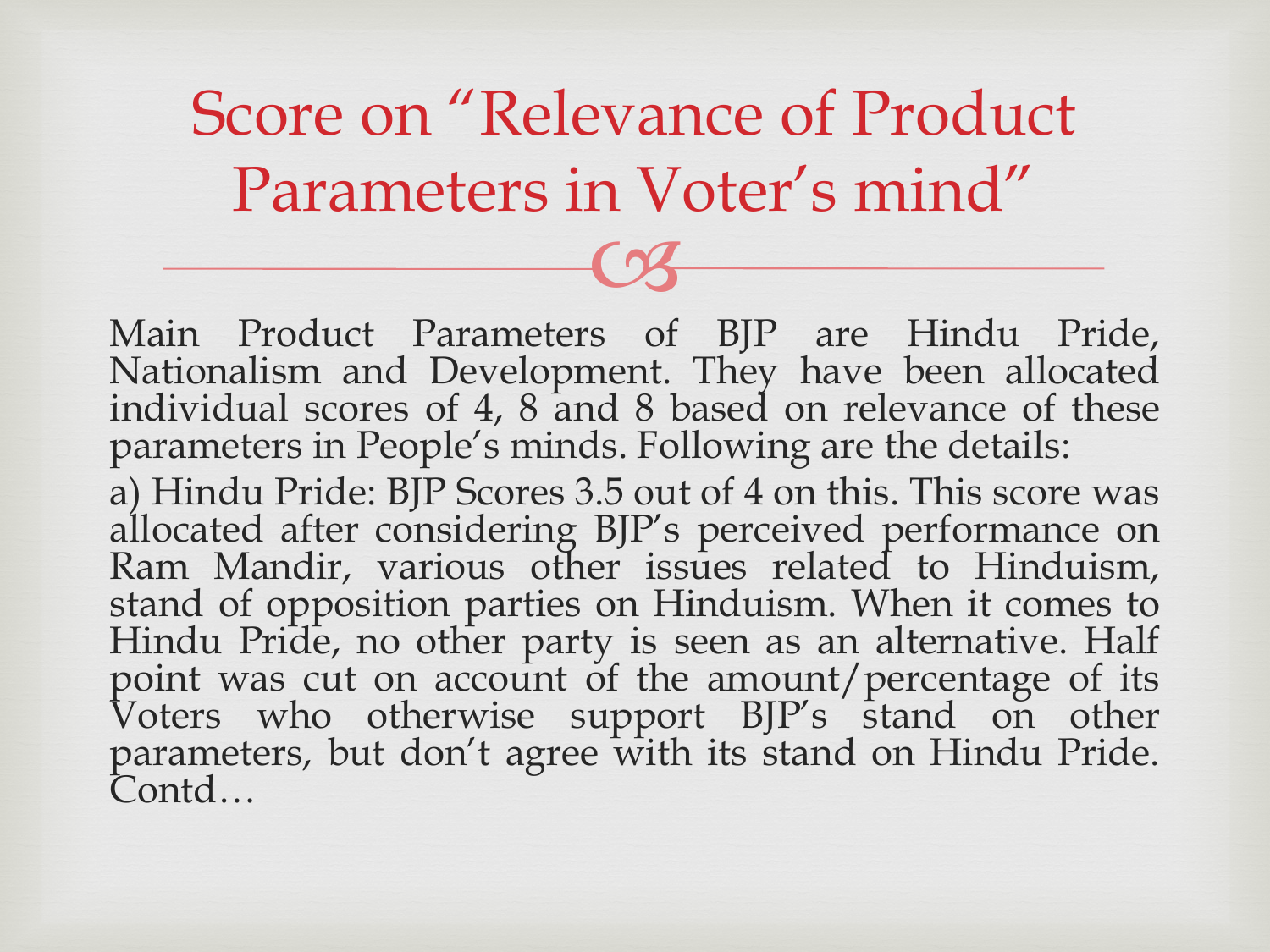Contd…

b) Nationalism: Surgical/ Air Strikes on Pakistan, Abolition of article 370 are some of BJP's achievements on this front. Nationalism is an extremely important parameter for Indians, and that's why out of a total score of 20, 8 has been allocated to this. BJP scores 7.8 on this parameter.

c) Development: This again is an extremely important parameter, and out of total 20, 8 has been allocated to this parameter. India's falling GDP, stress in Banking System as well as stress in Business Environment are some of the areas where BJP needs to improve. Performance on infrastructure development is commendable. Overall, BJP scores 6 out of 8 on this parameter

Thus, the overall score on this Marketing Parameter is **17.3 out of 20**, which is on the Assets side of Marketing Balance Sheet.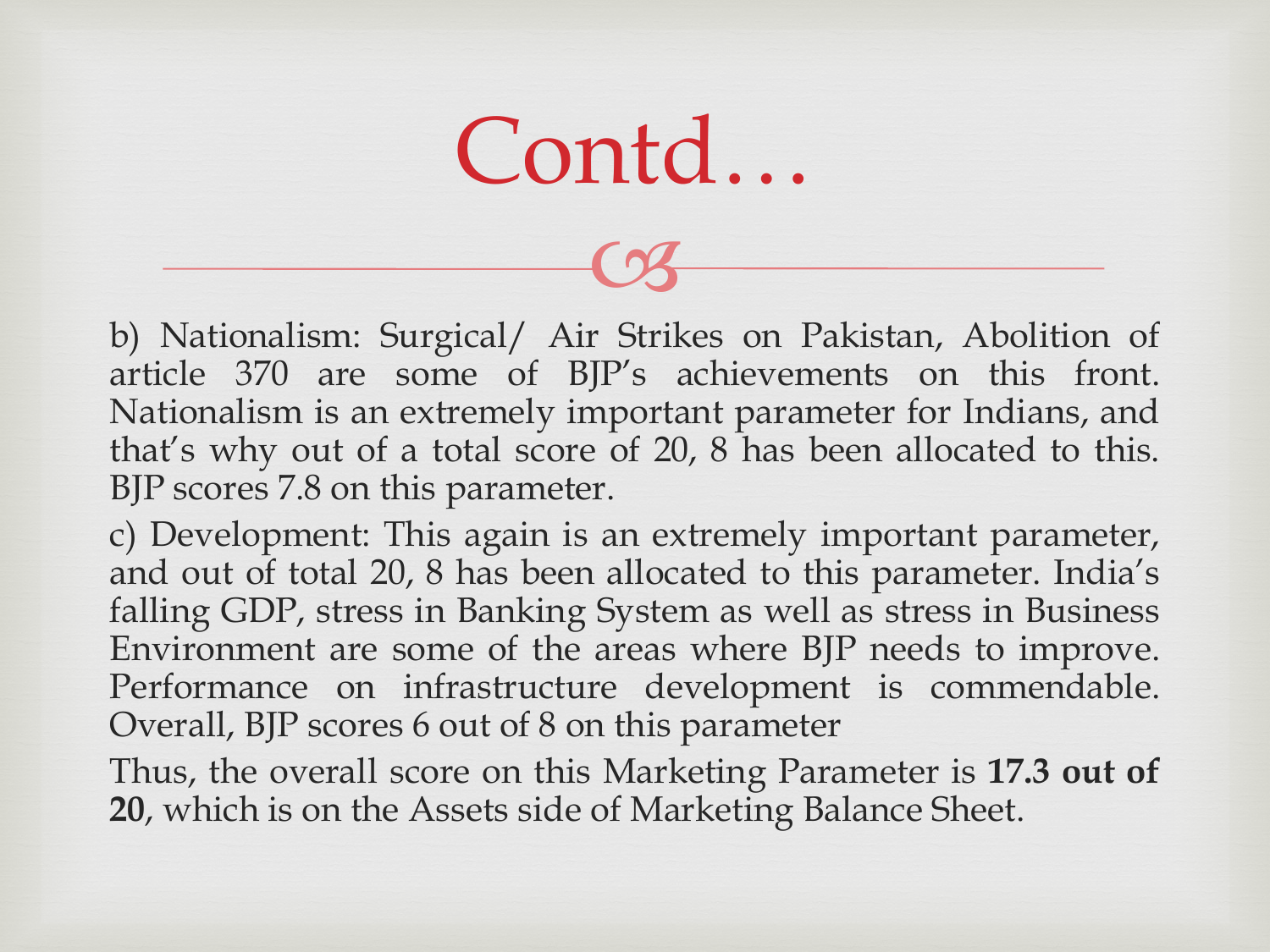$C<sub>3</sub>$ Score on "Position of the supreme leader within the Party"

P.M Narendra Modi is the Supreme Leader of BJP at present. Considering his mass appeal, his equation with RSS, his equation with second in line Amit Shah, he is the undisputable leader of the party in current circumstances, and this is also the projection till next Lok Sabha Elections. This is assuring for BJP's voters as many have started voting for BJP because of Mr Modi. Thus, BJP gets **9.5 out of 10** on this parameter, which goes towards the Assets Side.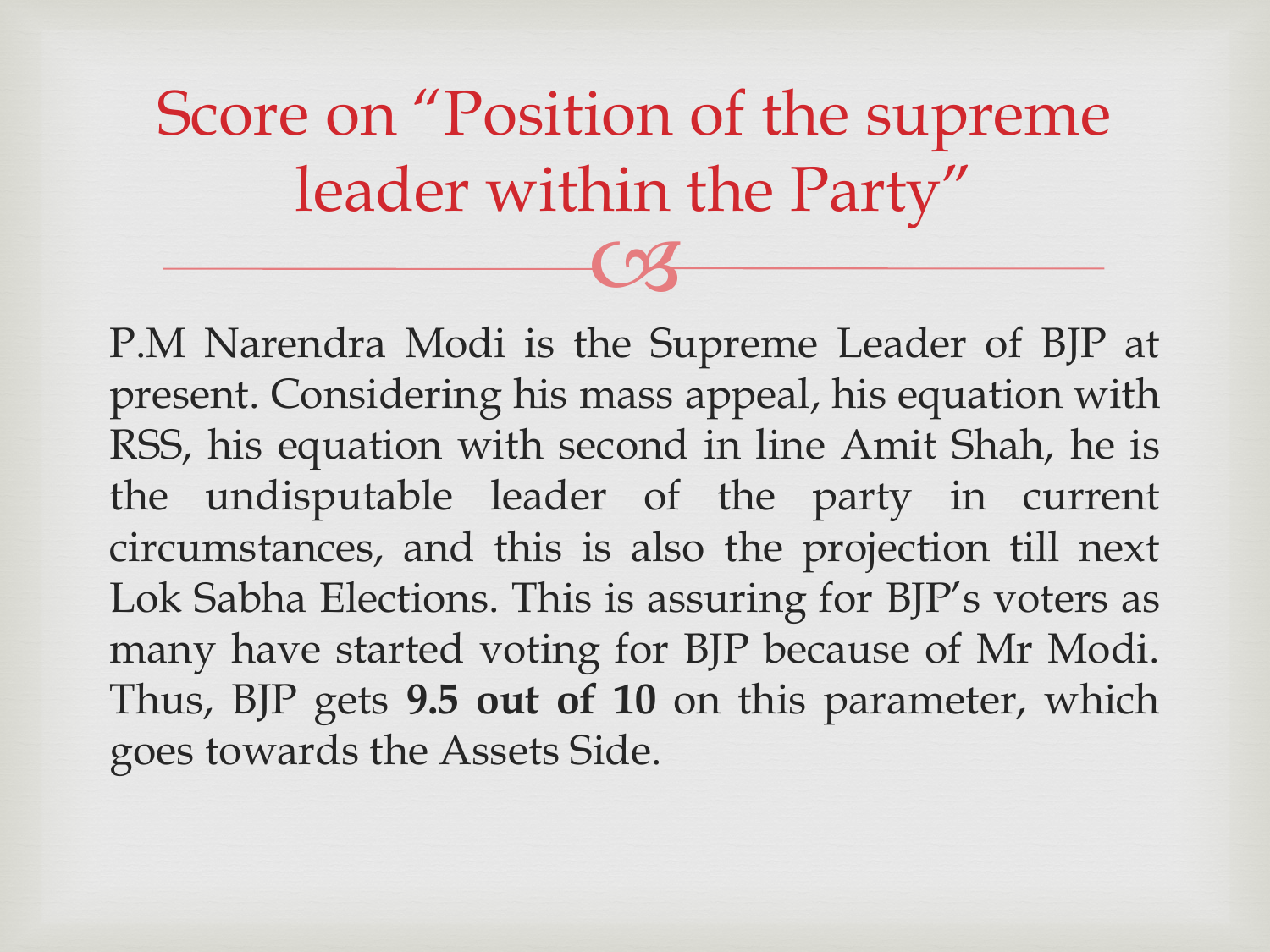#### Score on "Differentiation Quotient"

Differentiation Quotient has direct link with Anti-incumbency, and that's why it gets maximum weight (40%) in the Marketing Balance Sheet. Two main reasons for Anti-incumbency are

 $C<sub>3</sub>$ 

- Anger against Party in Power. Defeat of Akali Dal in Punjab in 2017 elections is an example. Another example is defeat of UPA in 2014 Lok Sabha Elections.
- Policies of Party in Power don't have something more exciting to offer.

If we prepare projections for next Lok Sabha based on the current trends, Anti-incumbency against BJP (if any) is likely to be because of the second reason. Getting bored of the general routine is human nature. If BJP doesn't have anything new to offer in 2024 Lok Sabha Elections, some percentage of its current supporters may not feel motivated enough to go out and vote. Contd…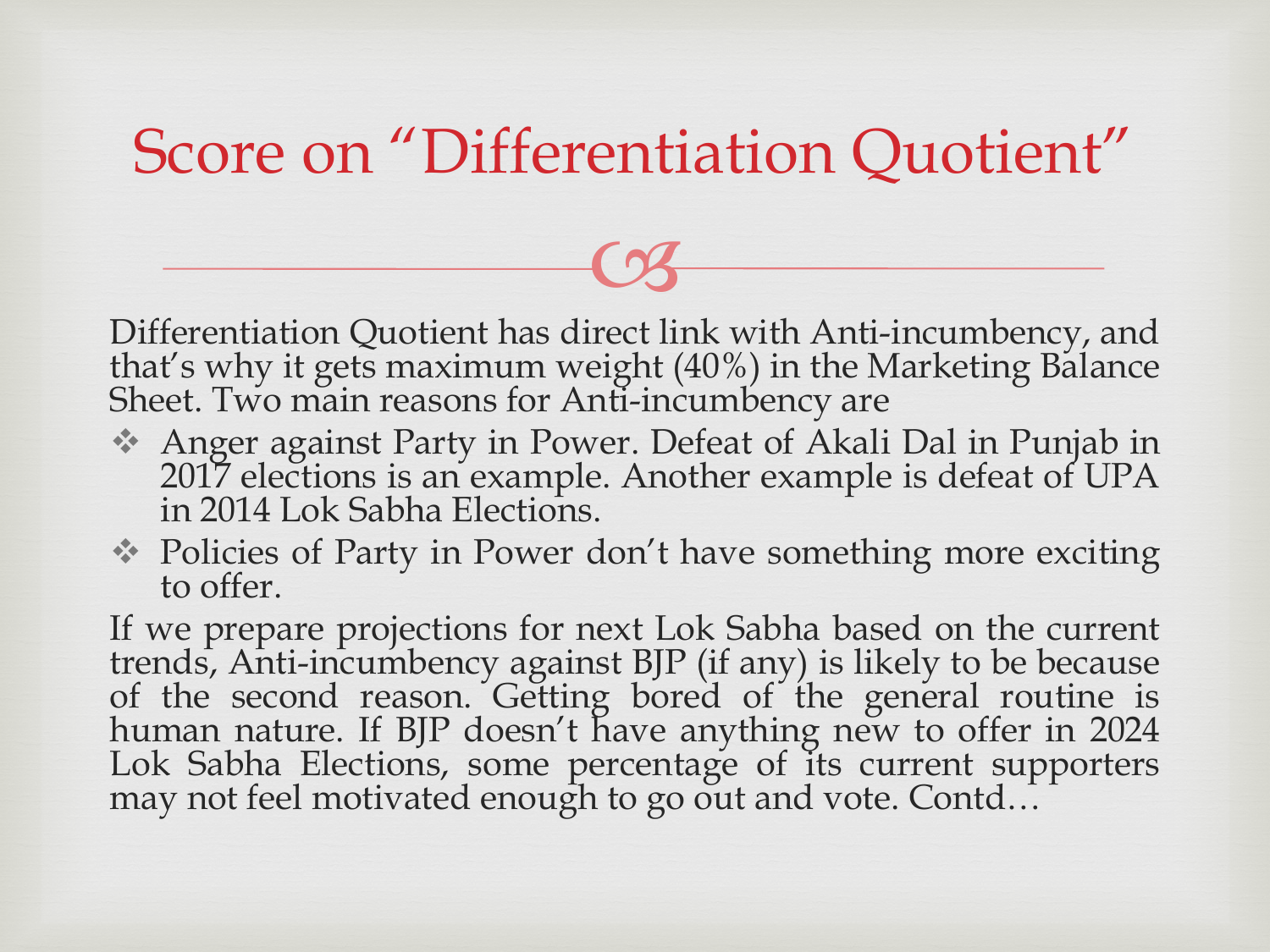Contd…

Differentiation Quotient can be defined as the capacity of an Organization to keep rolling meaningful differentiators in a persistent manner. Meaningful differentiators mean differentiators in terms of those parameters which are perceived higher in relevance hierarchy by the voters (*Relevance parameters were discussed earlier in this balance sheet*). Three relevance parameters discussed earlier were Hindu Pride, Nationalism and Development. 20%, 40% and 40% were the respective weights. Differentiation Quotient was also bifurcated in the same proportion (out of the total 40 marks)….. Contd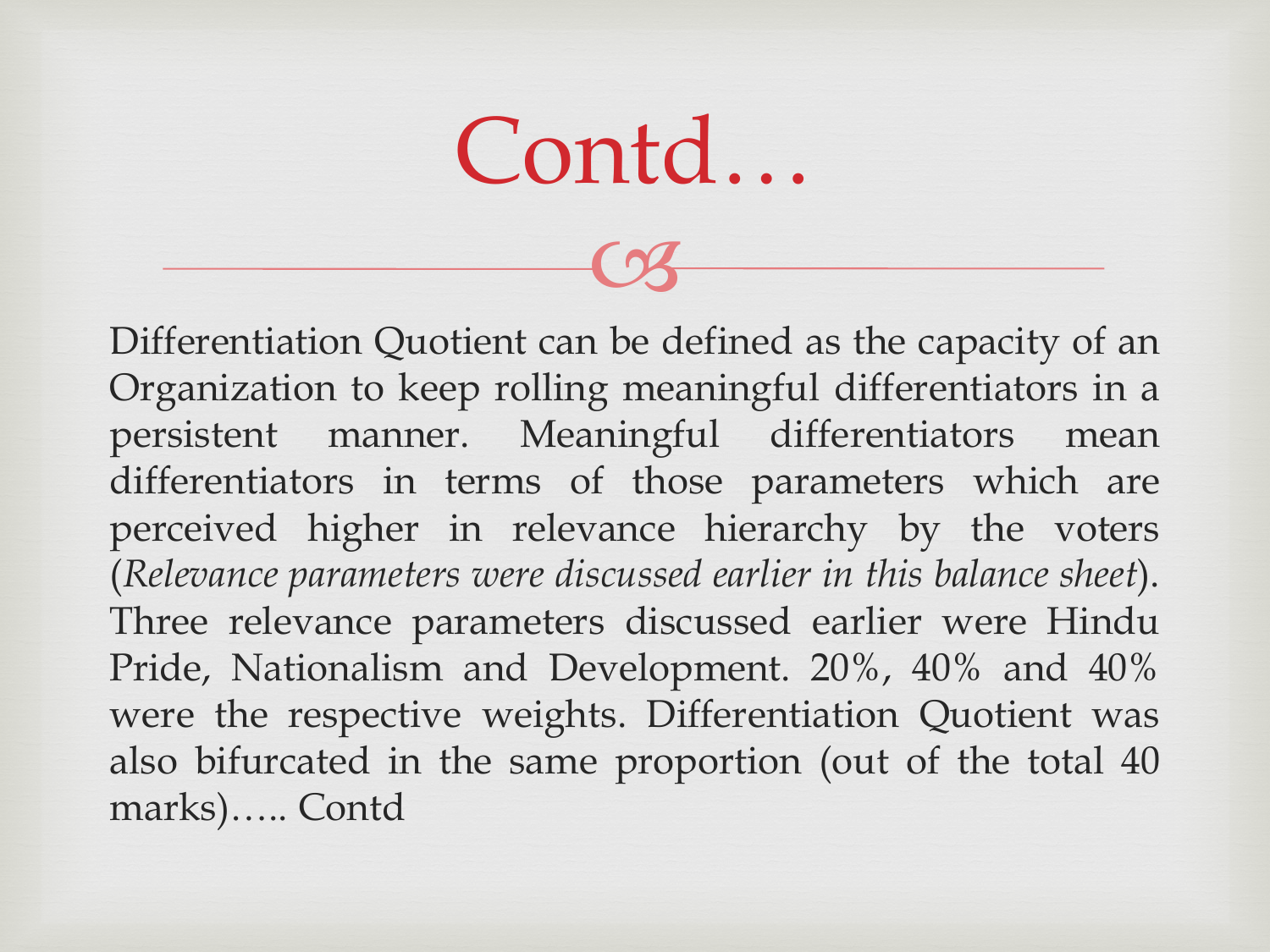$C<sub>3</sub>$ 

- a) Hindu Pride: BJP needs to re-define the parameters of Hindu Pride. Cow Vigilantism (and the Lynching), and Pseudoscience (based on non-scientific religious myths, Supported by a few Big mouthed leaders) should be replaced/ reinforced with finding new scientific applications from ancient Vedic Texts and Hindu Traditions. On differentiation quotient, BJP currently Scores 4.5 out of 8 on this parameter.
- b) Nationalism: Article 370 is gone, Ram Mandir is now a reality. What Next? (*Have put Ram Mandir also under Nationalism because India is a Hindu Majority Country and BJP was able to successfully make Ram Mandir an issue of National Pride*) Though the current performance on Nationalism is commendable, BJP can't go into 2024 elections with these issues. Remember, these issues may not create same level of reverberations in 2024 and Voters may expect a next level on Nationalism. Going by the current inputs, BJP scores 9 out of 16 on differentiation quotient for this parameter… Contd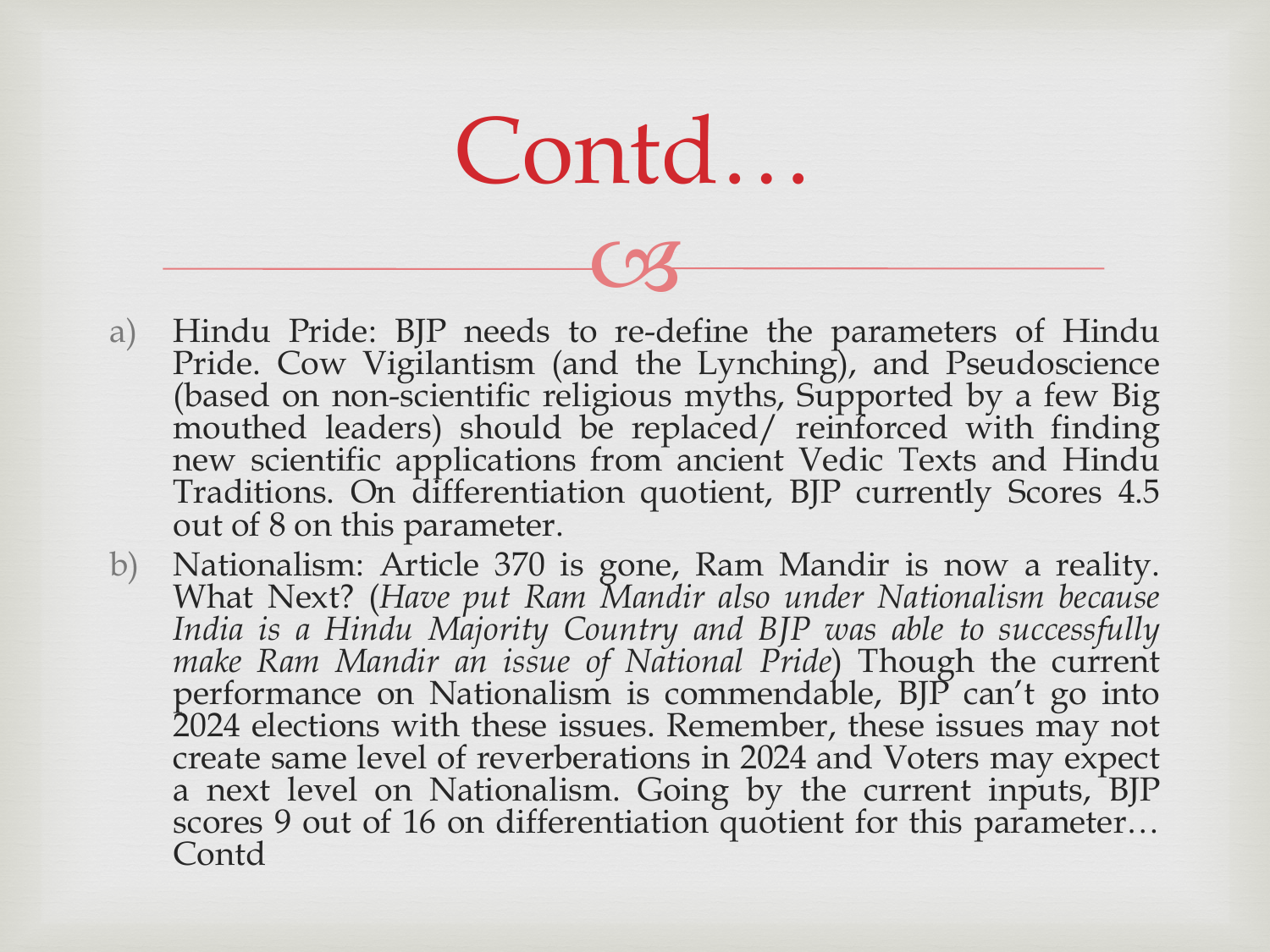Contd…

c) Development: Some of the numbers which create a general perception on Government's performance are GDP Growth, Purchasing Power of people, Visible Infrastructure Projects (Like Highways, Institutions, Hospitals), Levels of Stock Market, Health of Financial Institutions and Employment/Underemployment Levels. Out of the above, the last parameter gets maximum weight since it concerns the individuals directly. Government's main argument for generating Self-Employment is Mudra Loans/ Start-up Loans/ Start-up Schemes. Its important to understand for the Government that only Loans don't guarantee Self-Employment. In this era of increasing competition, the most difficult thing to do is to create a new successful enterprise. Thus, along with the Loans, Government needs to create/strengthen mechanisms to ensure success of new enterprises. Also, in reality, it is almost impossible to get a Start-up Loan from a Bank without any collateral. Overall, after studying all the current policies of BJP and Government on all the above parameters, BJP gets 9.5 out of 16 on Differentiation Quotient for Development. Thus the overall score on Differentiation Quotient is 22.5, which goes

towards the assets side of Marketing Balance Sheet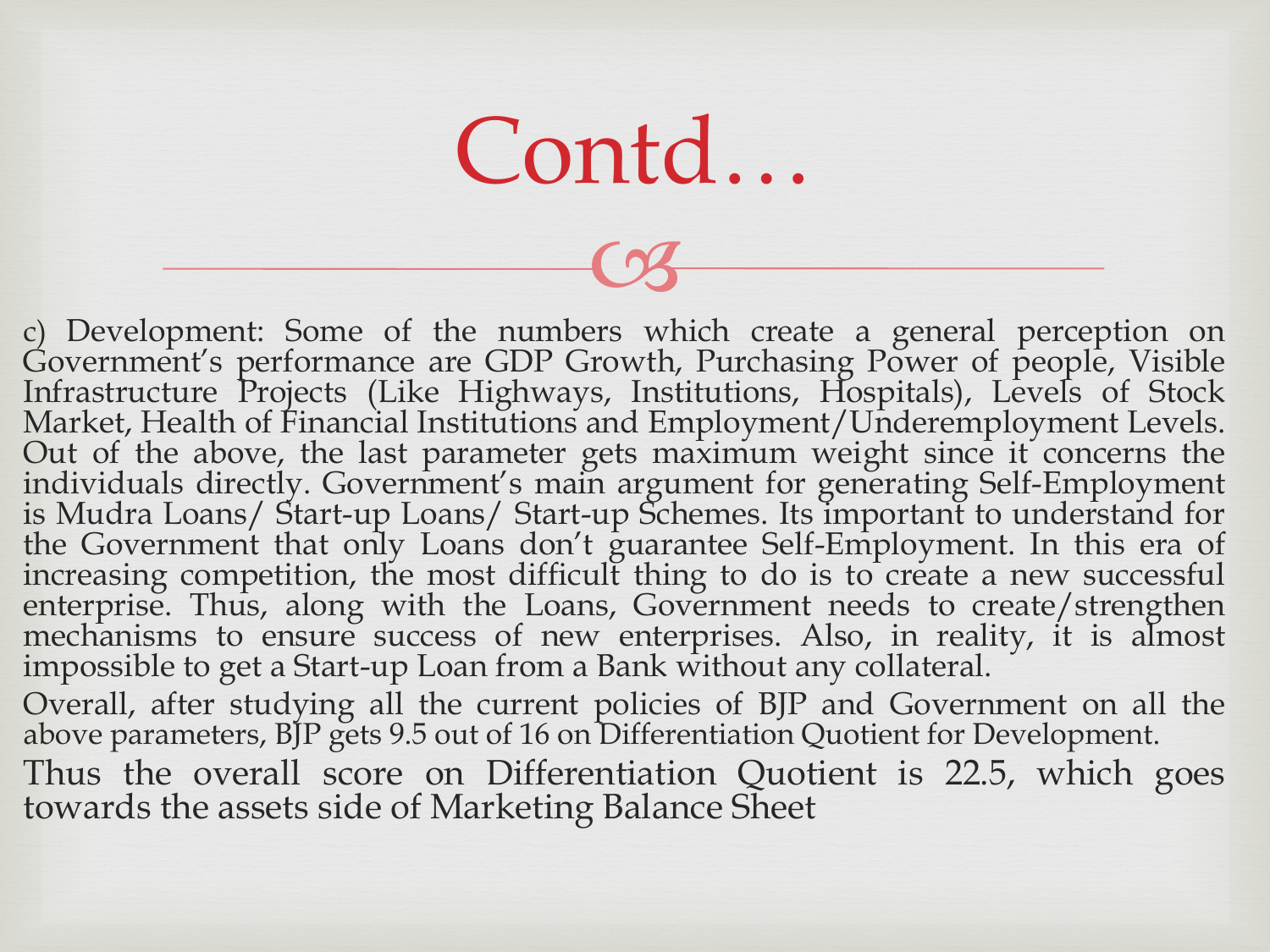#### **Ug** Overall Score of BJP's Marketing Balance Sheet

BJP Scores 77.85 out of 100. Meaning and interpretation of this score has been done in the next few slides.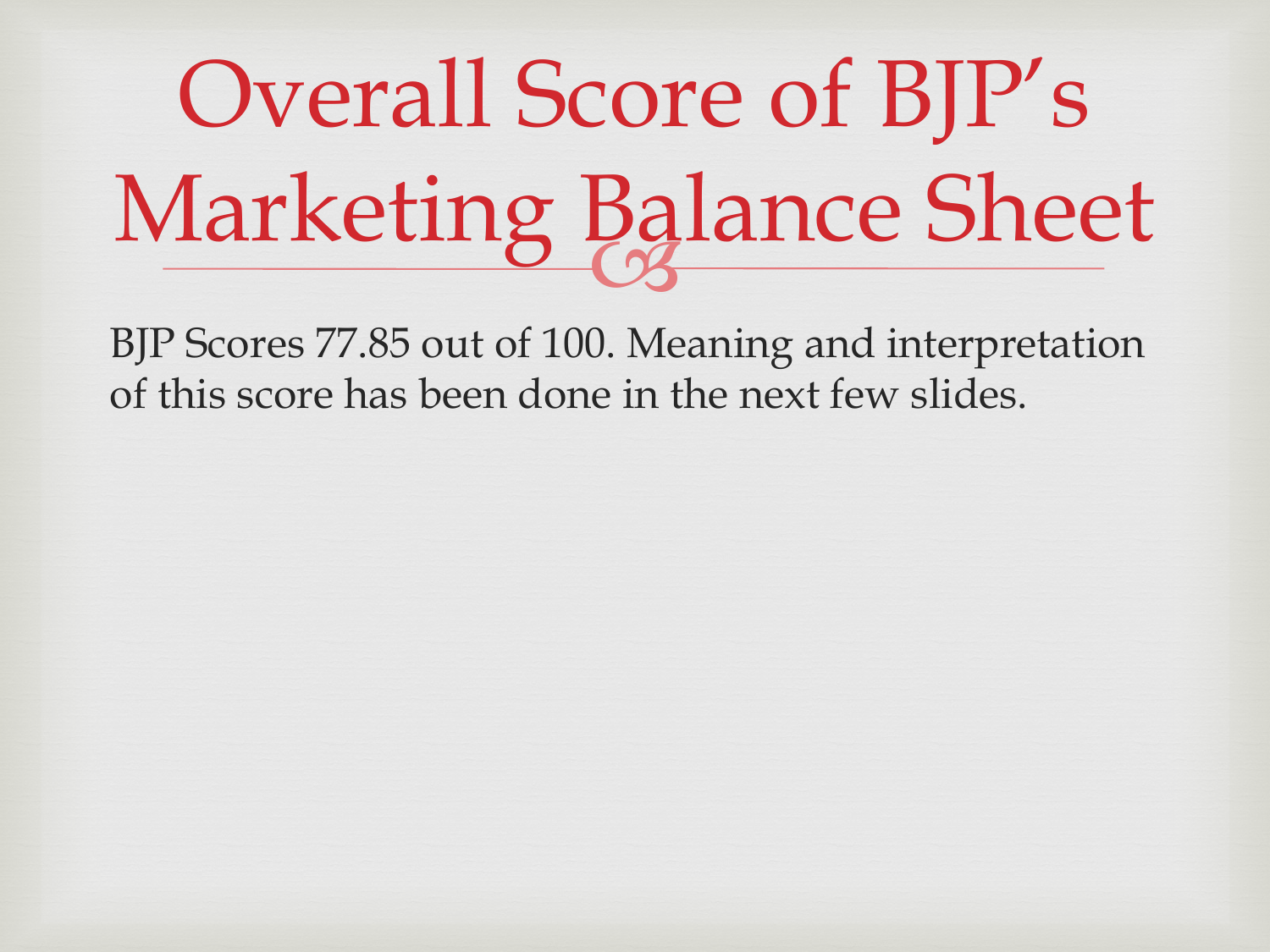#### **LIS** Summary of Findings and Conclusions

- BJP Scores high 77.85 out of 100 and this is a commendable score. However, this doesn't necessarily mean that BJP is completely safe in 2024. Marginal worry is because of a lower score on Differentiation Quotient. In wave elections, the Differentiation Quotient of the winner is extremely high. This was the case with BJP in 2014. Till early 2019, BJP's score on Differentiation Quotient was low. However, Air Strikes on Pakistan resulted in an immediate uplift. BJP was successful in establishing Nationalism as the most important parameter in people's mind. Opposition was caught off-guard and their statements on Air Strikes also worked in BJP's favour. If BJP is able to create a similar sort of differentiator nearing 2024, it has a clear chance of repeating its earlier performances.
- Marketing Balance Sheet of Opposition parties is still low. If this score doesn't improve by 2024, 77.85 seems to be an invincible score. Contd..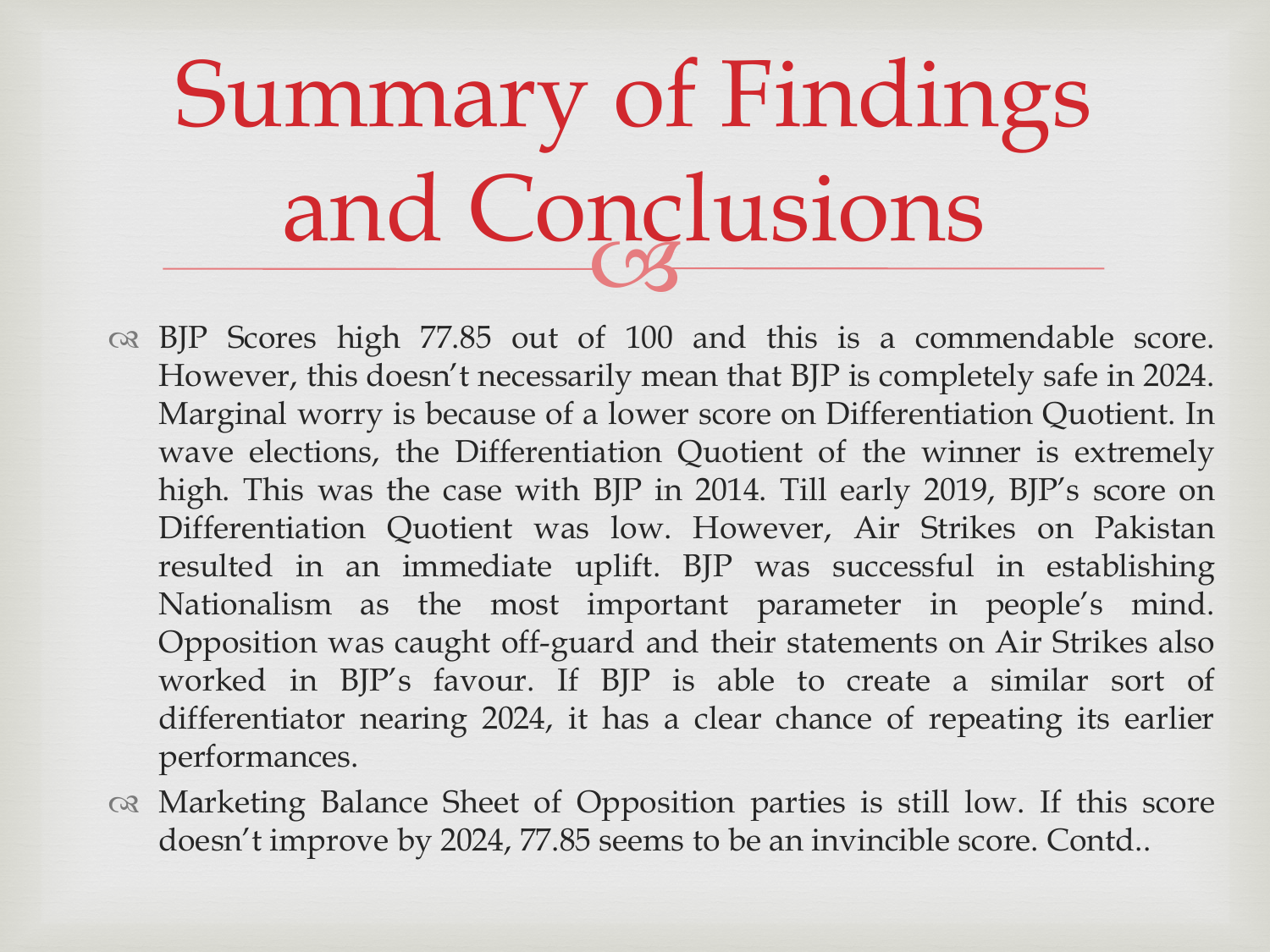The biggest Strength of BJP comes from Mr Modi. If in future there are any signs of dilution in his Personal Brand Equity, this score of 77.85 may fall below 50.

 $C<sub>3</sub>$ 

- os Mr Modi is the supreme leader of the party at present. In case of emergence any parallel power centre within the party, there may be a considerable fall in the Balance Sheet Score.
- on Development has an overall weight of 24 in this Balance Sheet (8 under Relevance of Parameters and 16 under Differentiation Quotient). BJP's score is 15.5. **That's not a bad score considering the overall economic environment World Wide.** But what if BJP is not able to improve its score on Development, and Opposition is able to make Development as the most relevant parameter in next elections? As mentioned earlier, BJP/ Government should create/improve mechanisms to ensure higher success rate for new small enterprises. This will lead to successful generation of Self-Employment.